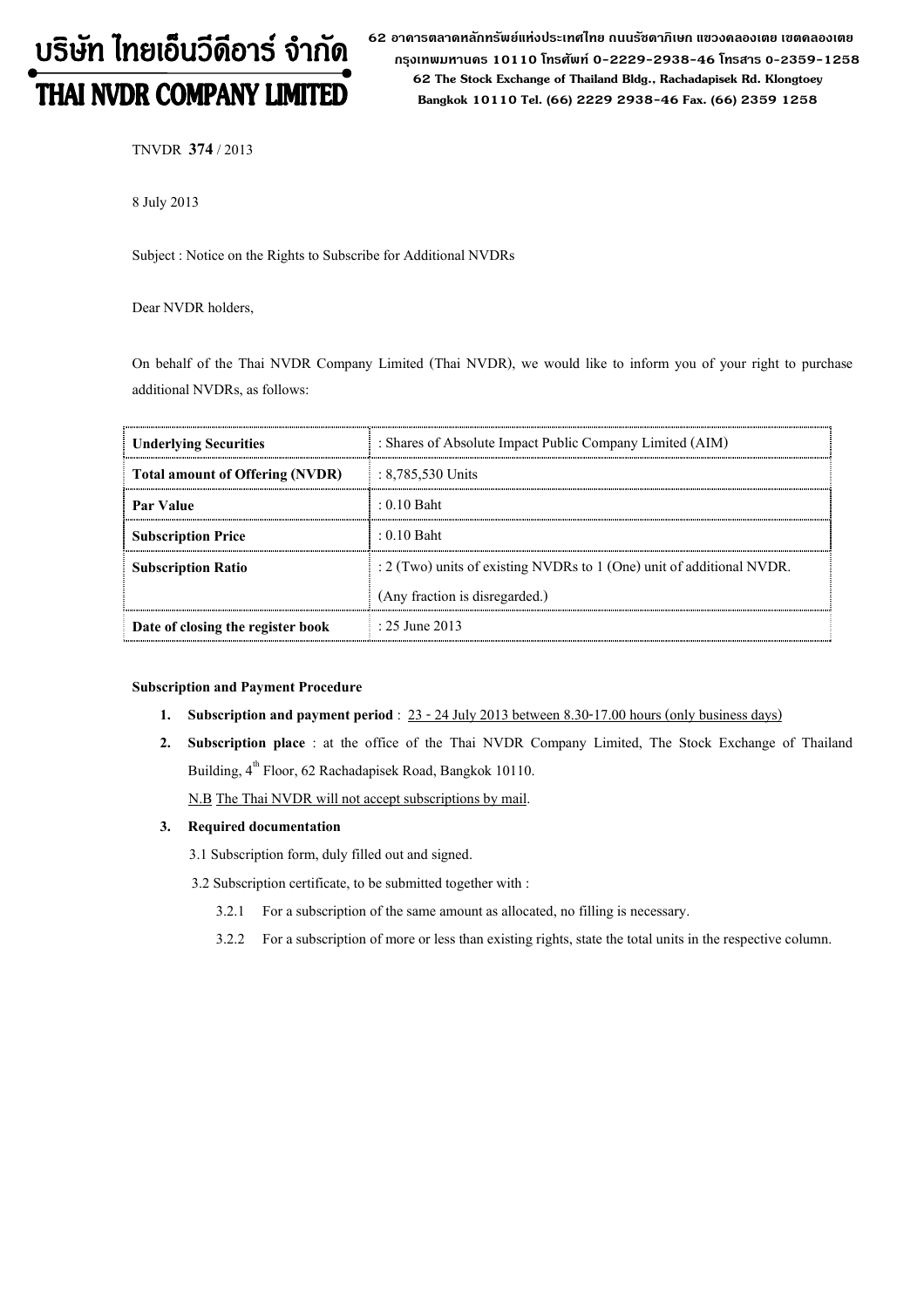## 4. Payment

Subscription for full entitlement or less than the entitlement, please make payment by one check or one cashier check which is collectable through clearing house in Bangkok. The check or cashier check shall be dated between 23 to 24 July 2013. Indicate the subscription date and make it payable to "Absolute Impact Public Company Limited for Rights Offering Subscription".

5. If NVDR holders fail to exercise their rights or make a payment within the allotted time schedule, or the check or cashier check is not honored, it shall be deemed that such NVDR holders do not wish to exercise their subscription rights. Thai NVDR shall thus regard the subscription as being void.

Should you need any further information, please do not hesitate to contact Thai NVDR Company Limited at 02-229-2800 Ext. 2938-2946.

Sincerely yours, Thai NVDR Company Limited

(Praphaphan Tharapiwattananon) Head Depository Department The Stock Exchange of Thailand

Enclosure : 1. Subscription Form for NVDR Right Issues

2. Subscription Certificate